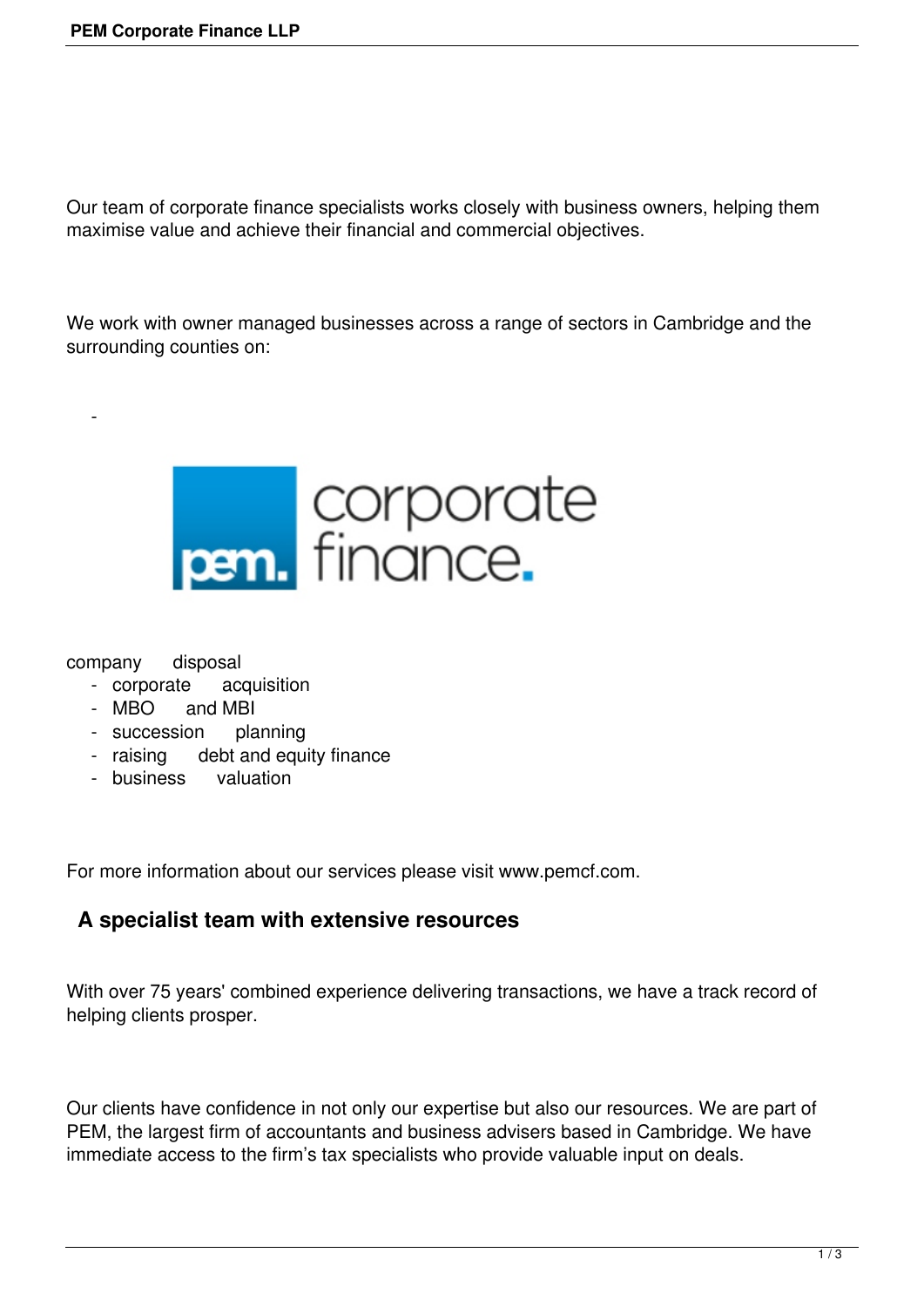We also have international reach through our membership with Kreston Global, a global network of independent accounting firms across 110 countries.

## **Honest, pragmatic and understanding**

We take a hands-on approach to delivering services. Our flat structure means our clients receive senior level support throughout a transaction; and our success based fees demonstrate that we have their best interests at heart.

Our clients love that we understand their challenges, and that they can rely on us to be honest and give the right advice. Many continue to use us for guidance even after the deal has completed.

Please get in touch at info@pemcf.com if you would like to have an informal chat about your business plans or requirements.

## **What our clients [think](mailto:info@pemcf.com)**

*"There was an intensity of support from them."* 

Rob Day, Managing Director at Alacer Software

*"Very straightforward, honest and insightful."*